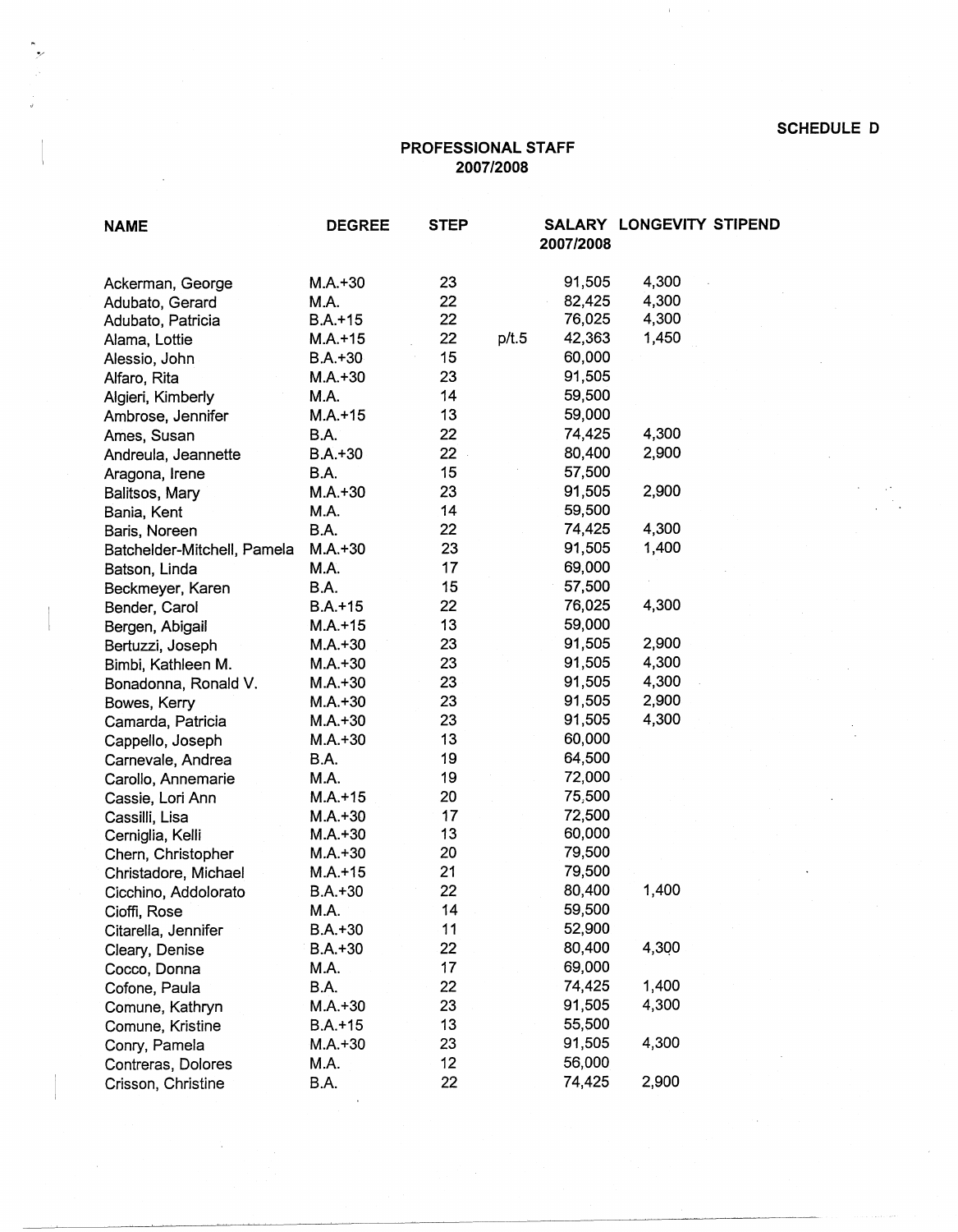| <b>NAME</b>            | <b>DEGREE</b> | <b>STEP</b> |        |        | SALARY LONGEVITY STIPEND |       |
|------------------------|---------------|-------------|--------|--------|--------------------------|-------|
| Cristantiello, Michele | $M.A.+30$     | 23          |        | 91,505 | 2,900                    |       |
| Crowe, Nicole          | B.A.          | 11          |        | 50,400 |                          |       |
| Cullari, Carla         | B.A.          | 13          |        | 54,500 |                          |       |
| Cullity, Kathleen      | $M.A.+30$     | 23          |        | 91,505 | 1,400                    |       |
| Cummings, James        | $M.A.+30$     | 23          |        | 91,505 | 4,300                    |       |
| Cundari, Michael       | $B.A.+30$     | 14          |        | 58,500 |                          |       |
| Cunningham, Joyce      | $B.A.+15$     | 15          |        | 58,500 |                          |       |
| D'Angio, Elizabeth     | $M.A.+30$     | 15          |        | 64,000 |                          |       |
| David, Nicole          | M.A.          | 16          |        | 64,000 |                          |       |
| DeBonis, Cynthia       | $M.A.+30$     | 23          |        | 91,505 | 4,300                    |       |
| DeFilippis, Lillian    | $M.A.+30$     | 23          |        | 91,505 | 1,400                    |       |
| DeLorenzo, Lenore      | $B.A.+15$     | 12          |        | 53,500 |                          |       |
| DiGiacomo, Dana        | $B.A.+15$     | 10          |        | 49,400 |                          |       |
| DiGiovine, Donald A.   | Doctorate     | 23          |        | 94,325 | 4,300                    | 1,940 |
| Divilio, Jill          | $M.A. + 15$   | 18          |        | 71,000 |                          |       |
| Dorfman, Gloria        | $M.A.+30$     | 16          |        | 68,000 |                          |       |
| Dougherty, Margaret    | $M.A. + 15$   | 22          |        | 84,725 | 4,300                    |       |
| Douglas, Loretta       | $M.A. + 30$   | 23          |        | 91,505 | 4,300                    |       |
| Dow, Marita            | $M.A.+30$     | 23          |        | 91,505 | 2,900                    |       |
| Doyle-Marino, Helen    | $M.A. + 30$   | 16          |        | 68,000 |                          |       |
| Egan, Tracy            | M.A.          | 13          |        | 58,000 |                          |       |
| Falco, Nancy           | B.A.          | 13          |        | 54,500 |                          |       |
| Farkas, William L.     | $M.A. + 30$   | 23          |        | 91,505 | 4,300                    |       |
| Farro, Jennifer        | B.A.          | 14          | p/t .5 | 28,000 |                          |       |
| Ferraro, Danielle      | $B.A.+15$     | 16          |        | 61,000 |                          |       |
| Ferriol, Kenneth       | $B.A.+30$     | 17          |        | 66,500 |                          |       |
| Fierro, Emanuela       | $B.A.+15$     | 10          |        | 49,400 |                          |       |
| Fisher, Linda          | $M.A.+30$     | 23          |        | 91,505 | 4,300                    |       |
| Flannery, Katherine    | M.A.          | 19          |        | 72,000 |                          |       |
| Foglio, Nancy          | $M.A.+15$     | 20          |        | 75,500 | 1,400                    |       |
| Francia, Frank         | $B.A.+15$     | 12          |        | 53,500 |                          |       |
| Franks, Katherine      | $M.A.+30$     | 23          |        | 91,505 | 4,300                    |       |
| Frannicola, Antoinette | $B.A.+30$     | 11          |        | 52,900 |                          |       |
| Fredericks, Sarah      | $M.A.+30$     | 11          |        | 55,900 |                          |       |
| Freedman, Jill         | M.A.          | 16          |        | 64,000 |                          |       |
| Fuccello, Margaret     | M.A.          | 22          |        | 82,425 | 1,400                    |       |
| Furnari, Susan         | Doctorate     | 23          |        | 94,325 | 2,900                    | 150   |
| Gabriele, Patrick      | B.A.          | 10          |        | 48,400 |                          |       |
| Gambaro, Jainine       | $M.A.+30$     | 23          |        | 91,505 | 1,400                    |       |
| Gargiulo, Thomas       | M.A.          | 22          |        | 82,425 | 1,400                    |       |
| Gennace, Alisa         | M.A.          | 14          |        | 59,500 |                          |       |
| Gesumaria, Susan       | B.A.          | 18          |        | 62,500 |                          |       |
| Giangeruso, Laura      | $M.A.+15$     | 15          |        | 62,000 |                          |       |
| Giordano, Mary         | $B.A.+15$     | 12          |        | 53,500 |                          |       |
| Goldberg, Dawn         | B.A.          | 15          |        | 57,500 |                          |       |
| Grant, Thomas          | B.A.          | 17          |        | 61,000 |                          |       |
| Gratz, Katianne        | B.A.          | 10          |        | 48,400 |                          |       |
| Grella, Jaimee         | $B.A.+15$     | 10          |        | 49,400 |                          |       |
| Griffin, Patricia      | $M.A.+30$     | 23          |        | 91,505 | 4,300                    |       |
| Griwert, Jolinda       | B.A.          | 20          |        | 67,000 |                          |       |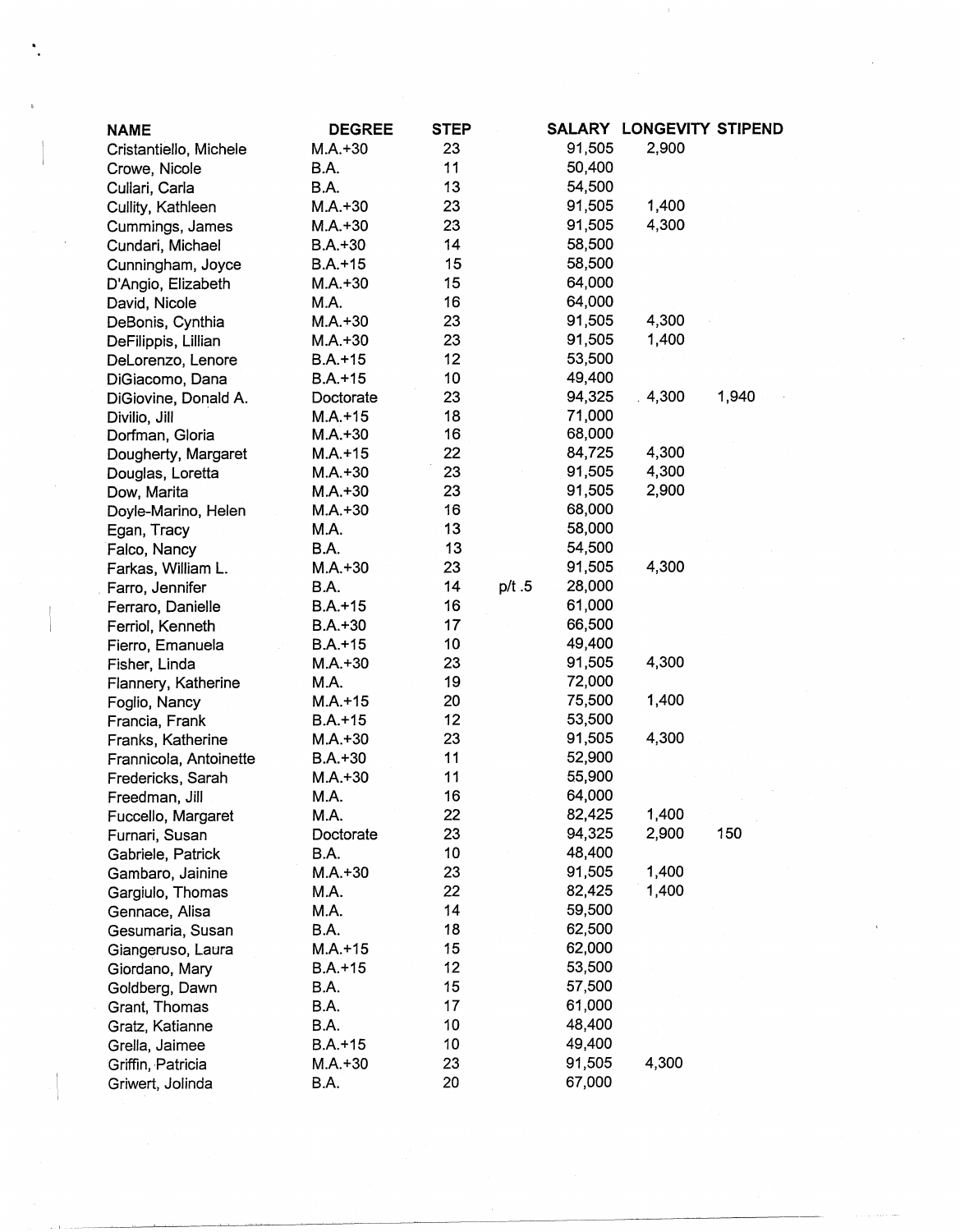| 4,300<br>91,505<br>$M.A.+30$<br>23<br>Gurney, Carol A.<br>4,300<br>23<br>91,505<br>$M.A.+30$<br>Hagert, Suzanne<br>$B.A.+15$<br>14<br>57,000<br>Harbison, Robert<br>4,300<br>22<br>82,425<br>M.A.<br>Healy, Joyce<br>12<br>52,500<br>B.A.<br>Hecht, Jenifer<br>91,505<br>4,300<br>23<br>$M.A. + 30$<br>Hill, Hillary<br>70,000<br>21<br><b>B.A.</b><br>Holland, Doreen<br>14<br>56,000<br><b>B.A.</b><br>Holly, Sheryl<br>68,500<br>20<br>$B.A.+15$<br>Hrubash, Theresa<br>64,500<br>18<br>$B.A.+15$<br>Hungler, Hannah<br>91,505<br>2,900<br>23<br>$M.A.+30$<br>Hutcheson, Donna<br>63,000<br>16<br>$B.A.+30$<br>Isabella, Patricia<br>91,505<br>2,900<br>23<br>$M.A.+30$<br>Kahn, Gail<br>4,300<br>23<br>91,505<br>$M.A.+30$<br>Kasner, Paula<br>2,900<br>20<br>79,500<br>$M.A.+30$<br>Keating, Patricia<br>80,400<br>22<br>$B.A.+30$<br>Kelly, James<br>58,500<br>14<br>$B.A.+30$<br>King, Walter<br>4,300<br>22<br>74,425<br>B.A.<br>Koci, Adele K.<br>80,400<br>4,300<br>22<br>$B.A.+30$<br>Kocum, Paul<br>91,505<br>2,900<br>23<br>$M.A.+30$<br>Koegel, Richard<br>4,300<br>91,505<br>23<br>$M.A.+30$<br>Konn, Mari<br>16<br>59,500<br>B.A.<br>Koribanick, Kathryn<br>91,505<br>2,900<br>23<br>$M.A. + 30$<br>Kowalski, Anne Marie<br>57,500<br>15<br>B.A.<br>Kozyra, Cheryl<br>78,000<br>19<br>$M.A.+30$<br>LaPierre, Diane<br>91,505<br>2,900<br>23<br>$M.A.+30$<br>Larcara, Sharon<br>82,425<br>2,900<br>22<br>M.A.<br>Latka, Vicki<br>82,500<br>21<br>$M.A.+30$<br>Lazur, Maureen<br>91,505<br>1,400<br>23<br>$M.A.+30$<br>Libert, Frank<br>56,000<br>14<br>B.A.<br>Licameli, Lesslie<br>1,400<br>22<br>74,425<br>B.A.<br>Lightfoot, Joan<br>73,000<br>19<br>$M.A.+15$<br>Linfante, Andrew<br>79,500<br>20<br>$M.A.+30$<br>Love, Laura<br>26,950<br>11<br>p/t.5<br>M.A.<br>Luberto, Lisa<br>13<br>54,500<br>B.A.<br>Lynch, Cynthia<br>68,500<br>1,400<br>$B.A.+15$<br>20<br>MacMillan, Laura-anne<br>51,900<br>10<br>M.A.<br>Maggiano, Pamela<br>74,425<br>22<br><b>B.A.</b><br>Manfria, Donald<br>55,500<br>13<br>$B.A.+15$<br>Manganiello, Louis<br>82,425<br>2,900<br>M.A.<br>22<br>Maniscalco, Lisa<br>70,000<br>21<br>B.A.<br>Marcantonio, Marianne<br>56,000<br>12<br>M.A.<br>Marchese, Debra<br>91,505<br>4,300<br>23<br>$M.A. + 30$<br>Margulies, Jerilyn<br>11<br>53,900<br>M.A.<br>Marra, Marcellino<br>59,500<br>M.A.<br>14<br>Martin, Leann<br>73,500<br>$B.A.+30$<br>20<br>Martin, Valerie<br>58,000<br>13<br>M.A.<br>Masino, Gina Marie<br>91,505<br>2,900<br>23<br>Masullo, Beverly<br>$M.A.+30$<br>1,400<br>84,725<br>22<br>$M.A. + 15$<br>Mauro, Elaine | <b>NAME</b> | <b>DEGREE</b> | <b>STEP</b> |        | SALARY LONGEVITY STIPEND |  |
|------------------------------------------------------------------------------------------------------------------------------------------------------------------------------------------------------------------------------------------------------------------------------------------------------------------------------------------------------------------------------------------------------------------------------------------------------------------------------------------------------------------------------------------------------------------------------------------------------------------------------------------------------------------------------------------------------------------------------------------------------------------------------------------------------------------------------------------------------------------------------------------------------------------------------------------------------------------------------------------------------------------------------------------------------------------------------------------------------------------------------------------------------------------------------------------------------------------------------------------------------------------------------------------------------------------------------------------------------------------------------------------------------------------------------------------------------------------------------------------------------------------------------------------------------------------------------------------------------------------------------------------------------------------------------------------------------------------------------------------------------------------------------------------------------------------------------------------------------------------------------------------------------------------------------------------------------------------------------------------------------------------------------------------------------------------------------------------------------------------------------------------------------------------------------------------------------------------------------------------------------------------------------------------------------------------------------------------------------------------------------------------------------------------------------------------------------------------------------------------------------------------------------------------------------------------------------------|-------------|---------------|-------------|--------|--------------------------|--|
|                                                                                                                                                                                                                                                                                                                                                                                                                                                                                                                                                                                                                                                                                                                                                                                                                                                                                                                                                                                                                                                                                                                                                                                                                                                                                                                                                                                                                                                                                                                                                                                                                                                                                                                                                                                                                                                                                                                                                                                                                                                                                                                                                                                                                                                                                                                                                                                                                                                                                                                                                                                    |             |               |             |        |                          |  |
|                                                                                                                                                                                                                                                                                                                                                                                                                                                                                                                                                                                                                                                                                                                                                                                                                                                                                                                                                                                                                                                                                                                                                                                                                                                                                                                                                                                                                                                                                                                                                                                                                                                                                                                                                                                                                                                                                                                                                                                                                                                                                                                                                                                                                                                                                                                                                                                                                                                                                                                                                                                    |             |               |             |        |                          |  |
|                                                                                                                                                                                                                                                                                                                                                                                                                                                                                                                                                                                                                                                                                                                                                                                                                                                                                                                                                                                                                                                                                                                                                                                                                                                                                                                                                                                                                                                                                                                                                                                                                                                                                                                                                                                                                                                                                                                                                                                                                                                                                                                                                                                                                                                                                                                                                                                                                                                                                                                                                                                    |             |               |             |        |                          |  |
|                                                                                                                                                                                                                                                                                                                                                                                                                                                                                                                                                                                                                                                                                                                                                                                                                                                                                                                                                                                                                                                                                                                                                                                                                                                                                                                                                                                                                                                                                                                                                                                                                                                                                                                                                                                                                                                                                                                                                                                                                                                                                                                                                                                                                                                                                                                                                                                                                                                                                                                                                                                    |             |               |             |        |                          |  |
|                                                                                                                                                                                                                                                                                                                                                                                                                                                                                                                                                                                                                                                                                                                                                                                                                                                                                                                                                                                                                                                                                                                                                                                                                                                                                                                                                                                                                                                                                                                                                                                                                                                                                                                                                                                                                                                                                                                                                                                                                                                                                                                                                                                                                                                                                                                                                                                                                                                                                                                                                                                    |             |               |             |        |                          |  |
|                                                                                                                                                                                                                                                                                                                                                                                                                                                                                                                                                                                                                                                                                                                                                                                                                                                                                                                                                                                                                                                                                                                                                                                                                                                                                                                                                                                                                                                                                                                                                                                                                                                                                                                                                                                                                                                                                                                                                                                                                                                                                                                                                                                                                                                                                                                                                                                                                                                                                                                                                                                    |             |               |             |        |                          |  |
|                                                                                                                                                                                                                                                                                                                                                                                                                                                                                                                                                                                                                                                                                                                                                                                                                                                                                                                                                                                                                                                                                                                                                                                                                                                                                                                                                                                                                                                                                                                                                                                                                                                                                                                                                                                                                                                                                                                                                                                                                                                                                                                                                                                                                                                                                                                                                                                                                                                                                                                                                                                    |             |               |             |        |                          |  |
|                                                                                                                                                                                                                                                                                                                                                                                                                                                                                                                                                                                                                                                                                                                                                                                                                                                                                                                                                                                                                                                                                                                                                                                                                                                                                                                                                                                                                                                                                                                                                                                                                                                                                                                                                                                                                                                                                                                                                                                                                                                                                                                                                                                                                                                                                                                                                                                                                                                                                                                                                                                    |             |               |             |        |                          |  |
|                                                                                                                                                                                                                                                                                                                                                                                                                                                                                                                                                                                                                                                                                                                                                                                                                                                                                                                                                                                                                                                                                                                                                                                                                                                                                                                                                                                                                                                                                                                                                                                                                                                                                                                                                                                                                                                                                                                                                                                                                                                                                                                                                                                                                                                                                                                                                                                                                                                                                                                                                                                    |             |               |             |        |                          |  |
|                                                                                                                                                                                                                                                                                                                                                                                                                                                                                                                                                                                                                                                                                                                                                                                                                                                                                                                                                                                                                                                                                                                                                                                                                                                                                                                                                                                                                                                                                                                                                                                                                                                                                                                                                                                                                                                                                                                                                                                                                                                                                                                                                                                                                                                                                                                                                                                                                                                                                                                                                                                    |             |               |             |        |                          |  |
|                                                                                                                                                                                                                                                                                                                                                                                                                                                                                                                                                                                                                                                                                                                                                                                                                                                                                                                                                                                                                                                                                                                                                                                                                                                                                                                                                                                                                                                                                                                                                                                                                                                                                                                                                                                                                                                                                                                                                                                                                                                                                                                                                                                                                                                                                                                                                                                                                                                                                                                                                                                    |             |               |             |        |                          |  |
|                                                                                                                                                                                                                                                                                                                                                                                                                                                                                                                                                                                                                                                                                                                                                                                                                                                                                                                                                                                                                                                                                                                                                                                                                                                                                                                                                                                                                                                                                                                                                                                                                                                                                                                                                                                                                                                                                                                                                                                                                                                                                                                                                                                                                                                                                                                                                                                                                                                                                                                                                                                    |             |               |             |        |                          |  |
|                                                                                                                                                                                                                                                                                                                                                                                                                                                                                                                                                                                                                                                                                                                                                                                                                                                                                                                                                                                                                                                                                                                                                                                                                                                                                                                                                                                                                                                                                                                                                                                                                                                                                                                                                                                                                                                                                                                                                                                                                                                                                                                                                                                                                                                                                                                                                                                                                                                                                                                                                                                    |             |               |             |        |                          |  |
|                                                                                                                                                                                                                                                                                                                                                                                                                                                                                                                                                                                                                                                                                                                                                                                                                                                                                                                                                                                                                                                                                                                                                                                                                                                                                                                                                                                                                                                                                                                                                                                                                                                                                                                                                                                                                                                                                                                                                                                                                                                                                                                                                                                                                                                                                                                                                                                                                                                                                                                                                                                    |             |               |             |        |                          |  |
|                                                                                                                                                                                                                                                                                                                                                                                                                                                                                                                                                                                                                                                                                                                                                                                                                                                                                                                                                                                                                                                                                                                                                                                                                                                                                                                                                                                                                                                                                                                                                                                                                                                                                                                                                                                                                                                                                                                                                                                                                                                                                                                                                                                                                                                                                                                                                                                                                                                                                                                                                                                    |             |               |             |        |                          |  |
|                                                                                                                                                                                                                                                                                                                                                                                                                                                                                                                                                                                                                                                                                                                                                                                                                                                                                                                                                                                                                                                                                                                                                                                                                                                                                                                                                                                                                                                                                                                                                                                                                                                                                                                                                                                                                                                                                                                                                                                                                                                                                                                                                                                                                                                                                                                                                                                                                                                                                                                                                                                    |             |               |             |        |                          |  |
|                                                                                                                                                                                                                                                                                                                                                                                                                                                                                                                                                                                                                                                                                                                                                                                                                                                                                                                                                                                                                                                                                                                                                                                                                                                                                                                                                                                                                                                                                                                                                                                                                                                                                                                                                                                                                                                                                                                                                                                                                                                                                                                                                                                                                                                                                                                                                                                                                                                                                                                                                                                    |             |               |             |        |                          |  |
|                                                                                                                                                                                                                                                                                                                                                                                                                                                                                                                                                                                                                                                                                                                                                                                                                                                                                                                                                                                                                                                                                                                                                                                                                                                                                                                                                                                                                                                                                                                                                                                                                                                                                                                                                                                                                                                                                                                                                                                                                                                                                                                                                                                                                                                                                                                                                                                                                                                                                                                                                                                    |             |               |             |        |                          |  |
|                                                                                                                                                                                                                                                                                                                                                                                                                                                                                                                                                                                                                                                                                                                                                                                                                                                                                                                                                                                                                                                                                                                                                                                                                                                                                                                                                                                                                                                                                                                                                                                                                                                                                                                                                                                                                                                                                                                                                                                                                                                                                                                                                                                                                                                                                                                                                                                                                                                                                                                                                                                    |             |               |             |        |                          |  |
|                                                                                                                                                                                                                                                                                                                                                                                                                                                                                                                                                                                                                                                                                                                                                                                                                                                                                                                                                                                                                                                                                                                                                                                                                                                                                                                                                                                                                                                                                                                                                                                                                                                                                                                                                                                                                                                                                                                                                                                                                                                                                                                                                                                                                                                                                                                                                                                                                                                                                                                                                                                    |             |               |             |        |                          |  |
|                                                                                                                                                                                                                                                                                                                                                                                                                                                                                                                                                                                                                                                                                                                                                                                                                                                                                                                                                                                                                                                                                                                                                                                                                                                                                                                                                                                                                                                                                                                                                                                                                                                                                                                                                                                                                                                                                                                                                                                                                                                                                                                                                                                                                                                                                                                                                                                                                                                                                                                                                                                    |             |               |             |        |                          |  |
|                                                                                                                                                                                                                                                                                                                                                                                                                                                                                                                                                                                                                                                                                                                                                                                                                                                                                                                                                                                                                                                                                                                                                                                                                                                                                                                                                                                                                                                                                                                                                                                                                                                                                                                                                                                                                                                                                                                                                                                                                                                                                                                                                                                                                                                                                                                                                                                                                                                                                                                                                                                    |             |               |             |        |                          |  |
|                                                                                                                                                                                                                                                                                                                                                                                                                                                                                                                                                                                                                                                                                                                                                                                                                                                                                                                                                                                                                                                                                                                                                                                                                                                                                                                                                                                                                                                                                                                                                                                                                                                                                                                                                                                                                                                                                                                                                                                                                                                                                                                                                                                                                                                                                                                                                                                                                                                                                                                                                                                    |             |               |             |        |                          |  |
|                                                                                                                                                                                                                                                                                                                                                                                                                                                                                                                                                                                                                                                                                                                                                                                                                                                                                                                                                                                                                                                                                                                                                                                                                                                                                                                                                                                                                                                                                                                                                                                                                                                                                                                                                                                                                                                                                                                                                                                                                                                                                                                                                                                                                                                                                                                                                                                                                                                                                                                                                                                    |             |               |             |        |                          |  |
|                                                                                                                                                                                                                                                                                                                                                                                                                                                                                                                                                                                                                                                                                                                                                                                                                                                                                                                                                                                                                                                                                                                                                                                                                                                                                                                                                                                                                                                                                                                                                                                                                                                                                                                                                                                                                                                                                                                                                                                                                                                                                                                                                                                                                                                                                                                                                                                                                                                                                                                                                                                    |             |               |             |        |                          |  |
|                                                                                                                                                                                                                                                                                                                                                                                                                                                                                                                                                                                                                                                                                                                                                                                                                                                                                                                                                                                                                                                                                                                                                                                                                                                                                                                                                                                                                                                                                                                                                                                                                                                                                                                                                                                                                                                                                                                                                                                                                                                                                                                                                                                                                                                                                                                                                                                                                                                                                                                                                                                    |             |               |             |        |                          |  |
|                                                                                                                                                                                                                                                                                                                                                                                                                                                                                                                                                                                                                                                                                                                                                                                                                                                                                                                                                                                                                                                                                                                                                                                                                                                                                                                                                                                                                                                                                                                                                                                                                                                                                                                                                                                                                                                                                                                                                                                                                                                                                                                                                                                                                                                                                                                                                                                                                                                                                                                                                                                    |             |               |             |        |                          |  |
|                                                                                                                                                                                                                                                                                                                                                                                                                                                                                                                                                                                                                                                                                                                                                                                                                                                                                                                                                                                                                                                                                                                                                                                                                                                                                                                                                                                                                                                                                                                                                                                                                                                                                                                                                                                                                                                                                                                                                                                                                                                                                                                                                                                                                                                                                                                                                                                                                                                                                                                                                                                    |             |               |             |        |                          |  |
|                                                                                                                                                                                                                                                                                                                                                                                                                                                                                                                                                                                                                                                                                                                                                                                                                                                                                                                                                                                                                                                                                                                                                                                                                                                                                                                                                                                                                                                                                                                                                                                                                                                                                                                                                                                                                                                                                                                                                                                                                                                                                                                                                                                                                                                                                                                                                                                                                                                                                                                                                                                    |             |               |             |        |                          |  |
|                                                                                                                                                                                                                                                                                                                                                                                                                                                                                                                                                                                                                                                                                                                                                                                                                                                                                                                                                                                                                                                                                                                                                                                                                                                                                                                                                                                                                                                                                                                                                                                                                                                                                                                                                                                                                                                                                                                                                                                                                                                                                                                                                                                                                                                                                                                                                                                                                                                                                                                                                                                    |             |               |             |        |                          |  |
|                                                                                                                                                                                                                                                                                                                                                                                                                                                                                                                                                                                                                                                                                                                                                                                                                                                                                                                                                                                                                                                                                                                                                                                                                                                                                                                                                                                                                                                                                                                                                                                                                                                                                                                                                                                                                                                                                                                                                                                                                                                                                                                                                                                                                                                                                                                                                                                                                                                                                                                                                                                    |             |               |             |        |                          |  |
|                                                                                                                                                                                                                                                                                                                                                                                                                                                                                                                                                                                                                                                                                                                                                                                                                                                                                                                                                                                                                                                                                                                                                                                                                                                                                                                                                                                                                                                                                                                                                                                                                                                                                                                                                                                                                                                                                                                                                                                                                                                                                                                                                                                                                                                                                                                                                                                                                                                                                                                                                                                    |             |               |             |        |                          |  |
|                                                                                                                                                                                                                                                                                                                                                                                                                                                                                                                                                                                                                                                                                                                                                                                                                                                                                                                                                                                                                                                                                                                                                                                                                                                                                                                                                                                                                                                                                                                                                                                                                                                                                                                                                                                                                                                                                                                                                                                                                                                                                                                                                                                                                                                                                                                                                                                                                                                                                                                                                                                    |             |               |             |        |                          |  |
|                                                                                                                                                                                                                                                                                                                                                                                                                                                                                                                                                                                                                                                                                                                                                                                                                                                                                                                                                                                                                                                                                                                                                                                                                                                                                                                                                                                                                                                                                                                                                                                                                                                                                                                                                                                                                                                                                                                                                                                                                                                                                                                                                                                                                                                                                                                                                                                                                                                                                                                                                                                    |             |               |             |        |                          |  |
|                                                                                                                                                                                                                                                                                                                                                                                                                                                                                                                                                                                                                                                                                                                                                                                                                                                                                                                                                                                                                                                                                                                                                                                                                                                                                                                                                                                                                                                                                                                                                                                                                                                                                                                                                                                                                                                                                                                                                                                                                                                                                                                                                                                                                                                                                                                                                                                                                                                                                                                                                                                    |             |               |             |        |                          |  |
|                                                                                                                                                                                                                                                                                                                                                                                                                                                                                                                                                                                                                                                                                                                                                                                                                                                                                                                                                                                                                                                                                                                                                                                                                                                                                                                                                                                                                                                                                                                                                                                                                                                                                                                                                                                                                                                                                                                                                                                                                                                                                                                                                                                                                                                                                                                                                                                                                                                                                                                                                                                    |             |               |             |        |                          |  |
|                                                                                                                                                                                                                                                                                                                                                                                                                                                                                                                                                                                                                                                                                                                                                                                                                                                                                                                                                                                                                                                                                                                                                                                                                                                                                                                                                                                                                                                                                                                                                                                                                                                                                                                                                                                                                                                                                                                                                                                                                                                                                                                                                                                                                                                                                                                                                                                                                                                                                                                                                                                    |             |               |             |        |                          |  |
|                                                                                                                                                                                                                                                                                                                                                                                                                                                                                                                                                                                                                                                                                                                                                                                                                                                                                                                                                                                                                                                                                                                                                                                                                                                                                                                                                                                                                                                                                                                                                                                                                                                                                                                                                                                                                                                                                                                                                                                                                                                                                                                                                                                                                                                                                                                                                                                                                                                                                                                                                                                    |             |               |             |        |                          |  |
|                                                                                                                                                                                                                                                                                                                                                                                                                                                                                                                                                                                                                                                                                                                                                                                                                                                                                                                                                                                                                                                                                                                                                                                                                                                                                                                                                                                                                                                                                                                                                                                                                                                                                                                                                                                                                                                                                                                                                                                                                                                                                                                                                                                                                                                                                                                                                                                                                                                                                                                                                                                    |             |               |             |        |                          |  |
|                                                                                                                                                                                                                                                                                                                                                                                                                                                                                                                                                                                                                                                                                                                                                                                                                                                                                                                                                                                                                                                                                                                                                                                                                                                                                                                                                                                                                                                                                                                                                                                                                                                                                                                                                                                                                                                                                                                                                                                                                                                                                                                                                                                                                                                                                                                                                                                                                                                                                                                                                                                    |             |               |             |        |                          |  |
|                                                                                                                                                                                                                                                                                                                                                                                                                                                                                                                                                                                                                                                                                                                                                                                                                                                                                                                                                                                                                                                                                                                                                                                                                                                                                                                                                                                                                                                                                                                                                                                                                                                                                                                                                                                                                                                                                                                                                                                                                                                                                                                                                                                                                                                                                                                                                                                                                                                                                                                                                                                    |             |               |             |        |                          |  |
|                                                                                                                                                                                                                                                                                                                                                                                                                                                                                                                                                                                                                                                                                                                                                                                                                                                                                                                                                                                                                                                                                                                                                                                                                                                                                                                                                                                                                                                                                                                                                                                                                                                                                                                                                                                                                                                                                                                                                                                                                                                                                                                                                                                                                                                                                                                                                                                                                                                                                                                                                                                    |             |               |             |        |                          |  |
|                                                                                                                                                                                                                                                                                                                                                                                                                                                                                                                                                                                                                                                                                                                                                                                                                                                                                                                                                                                                                                                                                                                                                                                                                                                                                                                                                                                                                                                                                                                                                                                                                                                                                                                                                                                                                                                                                                                                                                                                                                                                                                                                                                                                                                                                                                                                                                                                                                                                                                                                                                                    |             |               |             |        |                          |  |
|                                                                                                                                                                                                                                                                                                                                                                                                                                                                                                                                                                                                                                                                                                                                                                                                                                                                                                                                                                                                                                                                                                                                                                                                                                                                                                                                                                                                                                                                                                                                                                                                                                                                                                                                                                                                                                                                                                                                                                                                                                                                                                                                                                                                                                                                                                                                                                                                                                                                                                                                                                                    |             |               |             |        |                          |  |
|                                                                                                                                                                                                                                                                                                                                                                                                                                                                                                                                                                                                                                                                                                                                                                                                                                                                                                                                                                                                                                                                                                                                                                                                                                                                                                                                                                                                                                                                                                                                                                                                                                                                                                                                                                                                                                                                                                                                                                                                                                                                                                                                                                                                                                                                                                                                                                                                                                                                                                                                                                                    |             |               |             |        |                          |  |
|                                                                                                                                                                                                                                                                                                                                                                                                                                                                                                                                                                                                                                                                                                                                                                                                                                                                                                                                                                                                                                                                                                                                                                                                                                                                                                                                                                                                                                                                                                                                                                                                                                                                                                                                                                                                                                                                                                                                                                                                                                                                                                                                                                                                                                                                                                                                                                                                                                                                                                                                                                                    |             |               |             |        |                          |  |
|                                                                                                                                                                                                                                                                                                                                                                                                                                                                                                                                                                                                                                                                                                                                                                                                                                                                                                                                                                                                                                                                                                                                                                                                                                                                                                                                                                                                                                                                                                                                                                                                                                                                                                                                                                                                                                                                                                                                                                                                                                                                                                                                                                                                                                                                                                                                                                                                                                                                                                                                                                                    |             |               |             |        |                          |  |
|                                                                                                                                                                                                                                                                                                                                                                                                                                                                                                                                                                                                                                                                                                                                                                                                                                                                                                                                                                                                                                                                                                                                                                                                                                                                                                                                                                                                                                                                                                                                                                                                                                                                                                                                                                                                                                                                                                                                                                                                                                                                                                                                                                                                                                                                                                                                                                                                                                                                                                                                                                                    |             |               |             |        |                          |  |
|                                                                                                                                                                                                                                                                                                                                                                                                                                                                                                                                                                                                                                                                                                                                                                                                                                                                                                                                                                                                                                                                                                                                                                                                                                                                                                                                                                                                                                                                                                                                                                                                                                                                                                                                                                                                                                                                                                                                                                                                                                                                                                                                                                                                                                                                                                                                                                                                                                                                                                                                                                                    |             |               |             |        |                          |  |
| 23<br>$M.A.+30$<br>Mauro, James                                                                                                                                                                                                                                                                                                                                                                                                                                                                                                                                                                                                                                                                                                                                                                                                                                                                                                                                                                                                                                                                                                                                                                                                                                                                                                                                                                                                                                                                                                                                                                                                                                                                                                                                                                                                                                                                                                                                                                                                                                                                                                                                                                                                                                                                                                                                                                                                                                                                                                                                                    |             |               |             | 91,505 | 4,300                    |  |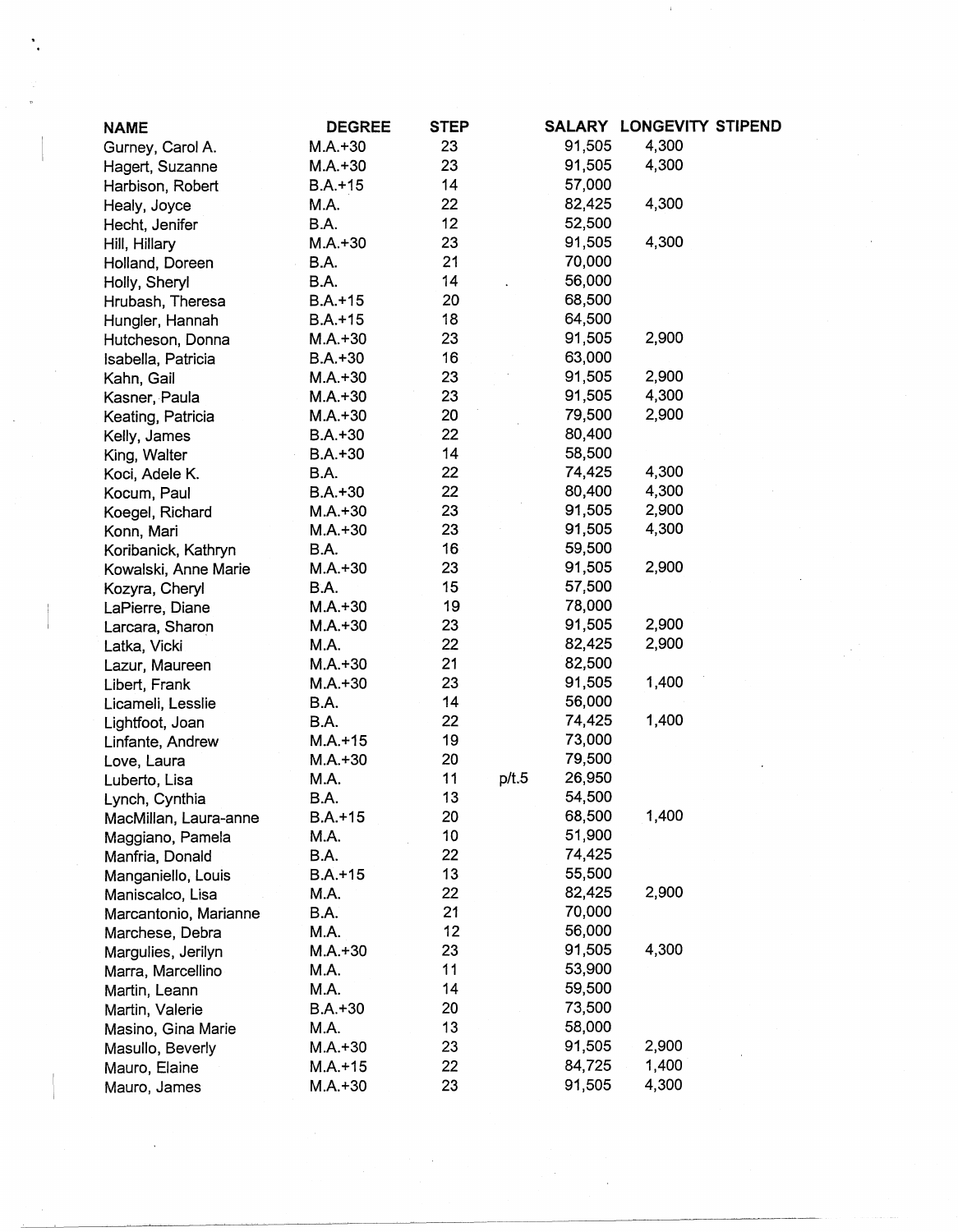| <b>NAME</b>                | <b>DEGREE</b> | <b>STEP</b>      |        | SALARY LONGEVITY STIPEND |     |
|----------------------------|---------------|------------------|--------|--------------------------|-----|
| McAloon, Jacqueline        | M.A.          | 15 <sub>15</sub> | 61,000 |                          |     |
| McCormick Tracy            | $M.A.+30$     | 16               | 68,000 |                          |     |
| McDonnell, Linda           | M.A.          | 13               | 58,000 |                          |     |
| McGovern, Heather          | $M.A.+15$     | 16               | 66,000 |                          |     |
| McKenzie, Marcy            | $M.A.+30$     | 21               | 82,500 | 2,900                    |     |
| McPartland, Dennis         | $M.A.+30$     | 16               | 68,000 |                          |     |
| McQuade, Michael           | B.A.          | 11               | 50,400 |                          |     |
| Menza, Claire              | B.A.          | 21               | 70,000 | 1,400                    |     |
| Meyers, Florence           | $B.A.+15$     | 22               | 76,025 | 4,300                    |     |
| Milunaitis, Lorraine       | $M.A.+30$     | 23               | 91,505 | 4,300                    |     |
| Misner, Sarah              | M.A.          | 13               | 58,000 |                          |     |
| Mitschow, Lawrence         | B.A.          | 11               | 50,400 |                          |     |
| Monterosa, Heather         | $M.A. + 15$   | 14               | 60,500 |                          |     |
| Moscaritola, Holly         | B.A.          | 10               | 48,400 |                          |     |
| Moscaritola, Linda         | $B.A.+30$     | 22               | 80,400 | 1,400                    |     |
| Mosior, Lynn               | B.A.          | 13               | 54,500 |                          |     |
| Mullane, Ann Mary          | $M.A.+30$     | 20               | 79,500 |                          |     |
| Muniz-Bermo, Maria         | M.A.          | 14               | 59,500 |                          |     |
| Napoli, Ellen              | $M.A. + 30$   | 19               |        |                          |     |
| Neri, Susan                | $M.A.+30$     | 22               | 78,000 |                          |     |
| Nolasco, Jessica (Jernick) | $B.A.+15$     | 10               | 87,300 | 1,400                    |     |
| Noonan, Richard            | M.A.          | 22               | 49,400 |                          |     |
| Norcia, Nicholas           | $M.A.+15$     | 11               | 82,425 |                          |     |
| O'Brien, Marietta          | $M.A.+30$     |                  | 54,900 |                          |     |
| Olivo, Rebecca             | $M.A.+30$     | 23<br>20         | 91,505 | 2,900                    |     |
| O'Mara, Eileen             | B.A.          |                  | 79,500 | 1,400                    |     |
| Orenstein, Arlene          |               | 20               | 67,000 |                          |     |
| Osieja, Christina          | $M.A.+30$     | 21               | 82,500 |                          |     |
| Pagana, Mary               | M.A.          | 22               | 82,425 |                          |     |
| Palestina, Lisa            | $M.A.+30$     | 23               | 91,505 | 1,400                    |     |
| Pandolfi, Becky            | $M.A.+15$     | 12               | 57,000 |                          |     |
|                            | $M.A.+30$     | 23               | 91,505 | 1,400                    | 150 |
| Parigi, Debra              | $B.A.+30$     | 21               | 76,000 | 1,400                    |     |
| Parigi, Stephen            | $M.A.+30$     | 23               | 91,505 | 4,300                    | 150 |
| Paschal, Bernice           | $M.A.+30$     | 23               | 91,505 | 4,300                    |     |
| Perrone, Carol             | $B.A.+30$     | 22               | 80,400 | 1,400                    |     |
| Perrotta, Mary Anne        | $M.A. + 30$   | 23               | 91,505 | 4,300                    |     |
| Piacenza, Valerie          | $B.A. + 15$   | 10               | 49,400 |                          |     |
| Pontrella, Mary            | B.A.          | 13               | 54,500 |                          |     |
| Powell, Robyn              | $M.A.+30$     | 20               | 79,500 |                          |     |
| Puzio, Eric                | B.A.          | 13               | 54,500 |                          |     |
| Puzio, Kristen             | <b>B.A.</b>   | 11               | 50,400 |                          |     |
| Rasczyk, Judith            | $B.A.+15$     | 15               | 58,500 |                          |     |
| Raymonde, Baron            | M.A.          | 11               | 53,900 |                          |     |
| Reed, Sharon               | $M.A.+30$     | 23               | 91,505 | 2,900                    |     |
| Reilly, Gail               | $M.A.+30$     | 23               | 91,505 | 4,300                    |     |
| Reilly, Laura              | $B.A.+15$     | 10               | 49,400 |                          |     |
| Reilly, Virginia           | $B.A.+15$     | 17               | 63,000 |                          |     |
| Rhein, Monica              | $B.A.+15$     | 22               | 76,025 | 2,900                    |     |
| Rizzi, Michele             | B.A.          | 13               | 54,500 |                          |     |
| Rizzuto, Rosann            | $M.A. + 15$   | 15               | 62,000 |                          |     |

 $\left\langle \cdot \right\rangle$ 

 $\sim$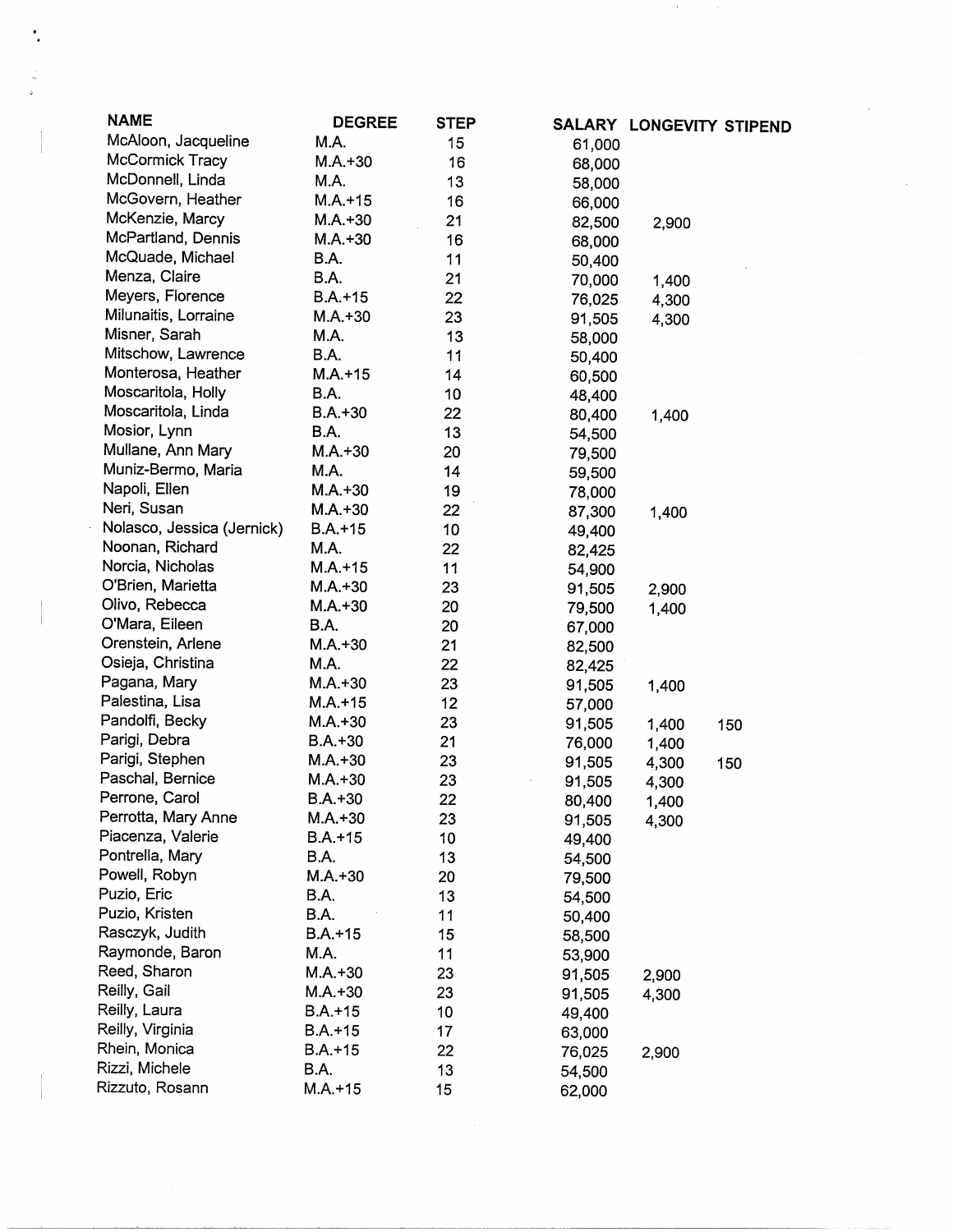| <b>NAME</b>             | <b>DEGREE</b> | <b>STEP</b> |        |        | SALARY LONGEVITY STIPEND |     |
|-------------------------|---------------|-------------|--------|--------|--------------------------|-----|
| Roberts, Moira          | $M.A.+30$     | 18          |        | 76,000 |                          |     |
| Romaglia, Sharon        | $M.A.+30$     | 23          |        | 91,505 | 4,300                    |     |
| Rosati, Christopher     | $M.A.+30$     | 14          |        | 62,500 |                          |     |
| Rossi, Lisa             | $M.A.+15$     | 16          |        | 66,000 |                          |     |
| Rossillo, Cheryl        | $M.A. + 30$   | 12          |        | 58,000 |                          |     |
| Rubinstein, Lorraine    | B.A.          | 13          |        | 54,500 |                          |     |
| Rucinski, Peggy         | $M.A. + 30$   | 23          |        | 91,505 |                          |     |
| Ryan, Gerald            | $B.A.+15$     | 15          |        | 58,500 |                          |     |
| Ryder, Sally Ann        | $M.A.+30$     | 23          |        | 91,505 | 4,300                    |     |
| Saitta, Donna           | M.A.          | 14          |        | 59,500 |                          |     |
| SanFillipo, Richard     | $M.A.+30$     | 23          |        | 91,505 | 1,400                    |     |
| Santoriello, Rosa       | B.A.          | 17          |        | 61,000 |                          |     |
| Sasso, Dennis           | $B.A.+30$     | 22          |        | 80,400 | 4,300                    |     |
| Sautter, Valerie        | $B.A.+30$     | 22          |        | 80,400 | 1,400                    |     |
| Scerbo, Susan R.        | $M.A.+30$     | 23          |        | 91,505 | 4,300                    |     |
| Schiavone, MaryLou      | $B.A.+30$     | 14          |        | 58,500 |                          |     |
| Schoem, Janice          | $M.A. + 30$   | 23          |        | 91,505 | 1,400                    |     |
| Schop, Deborah          | $B.A.+30$     | 22          |        | 80,400 | 2,900                    |     |
| Schwarz, John R.        | $M.A.+30$     | 23          |        | 91,505 | 4,300                    |     |
| Shahinian, Michelle     | $B.A.+15$     | 14          |        | 57,000 |                          |     |
| Siculietano, Phillip    | $M.A.+30$     | 18          |        | 76,000 |                          |     |
| Simmons, Mary-Frances   | $M.A.+30$     | 23          |        | 91,505 | 2,900                    |     |
| Sloan, Patricia         | B.A.          | 22          |        | 74,425 | 4,300                    |     |
| Smyth, Kevin            | M.A.          | 18          |        | 70,500 |                          |     |
| Sorensen, David         | M.A.          | 14          |        | 59,500 |                          |     |
| Sorensen, Jill          | $M.A.+30$     | 15          |        | 64,000 |                          |     |
| Stendardi, Christina    | M.A.          | 11          |        | 53,900 |                          |     |
| Stepansky, Deane        | $M.A.+30$     | 18          |        | 76,000 |                          |     |
| Stine, Jennifer (Weiss) | $B.A.+30$     | 10          |        | 50,900 |                          |     |
| Stoffers, Elizabeth     | M.A.          | 11          |        | 53,900 |                          |     |
| Stoffers, Michael       | M.A.          | 14          |        | 59,500 |                          |     |
| Story, Judith           | $M.A.+30$     | 23          |        | 91,505 | 4,300                    |     |
| Struble, Pamela         | M.A.          | 14          |        | 59,500 |                          |     |
| Strumolo, Maria         | M.A.          | 14          |        | 59,500 |                          |     |
| Strus, Theresa          | B.A.          | 17          |        | 61,000 |                          |     |
| Suter, Olga             | B.A.          | 20          |        | 67,000 | 1,400                    |     |
| Syme, Michele           | $M.A.+30$     | 22          |        | 87,300 |                          |     |
| Szura, Nancy            | $M.A.+30$     | 23          |        | 91,505 | 4,300                    |     |
| Tagliareni, Joseph      | $M.A.+30$     | 22          |        | 87,300 | 1,400                    |     |
| Testa, Marilyn          | <b>B.A.</b>   | 20          |        | 67,000 |                          |     |
| Thunell, Nancy          | M.A.          | 11          |        | 53,900 |                          |     |
| Tibaldo, Joanne         | B.A.          | 12          |        | 52,500 |                          |     |
| Topolski, Robert A.     | Doctorate     | 23          |        | 94,325 | 4,300                    | 150 |
| Trainor, Patricia       | $M.A.+30$     | 23          | p/t .5 | 45,753 | 700                      |     |
| Tuorto, Lawrence        | $M.A.+30$     | 22          |        | 87,300 | 1,400                    |     |
| Turro, Bethany Anne     | M.A.          | 13          |        | 58,000 |                          |     |
| Tusche, Marisa          | $M.A.+30$     | 13          | p/t .4 | 24,000 |                          |     |
| Venezia, Lisa           | $B.A.+15$     | 14          |        | 57,000 |                          |     |
| Viteritto, Michael      | $M.A.+15$     | 17          |        | 70,000 |                          |     |
| Vlasakakis, Niki        | $M.A.+30$     | 22          |        | 87,300 | 1,400                    |     |
|                         |               |             |        |        |                          |     |

 $\ddot{\bullet}$ 

 $\sim$ 

 $\hat{\mathcal{A}}$ 

 $\sim 4$